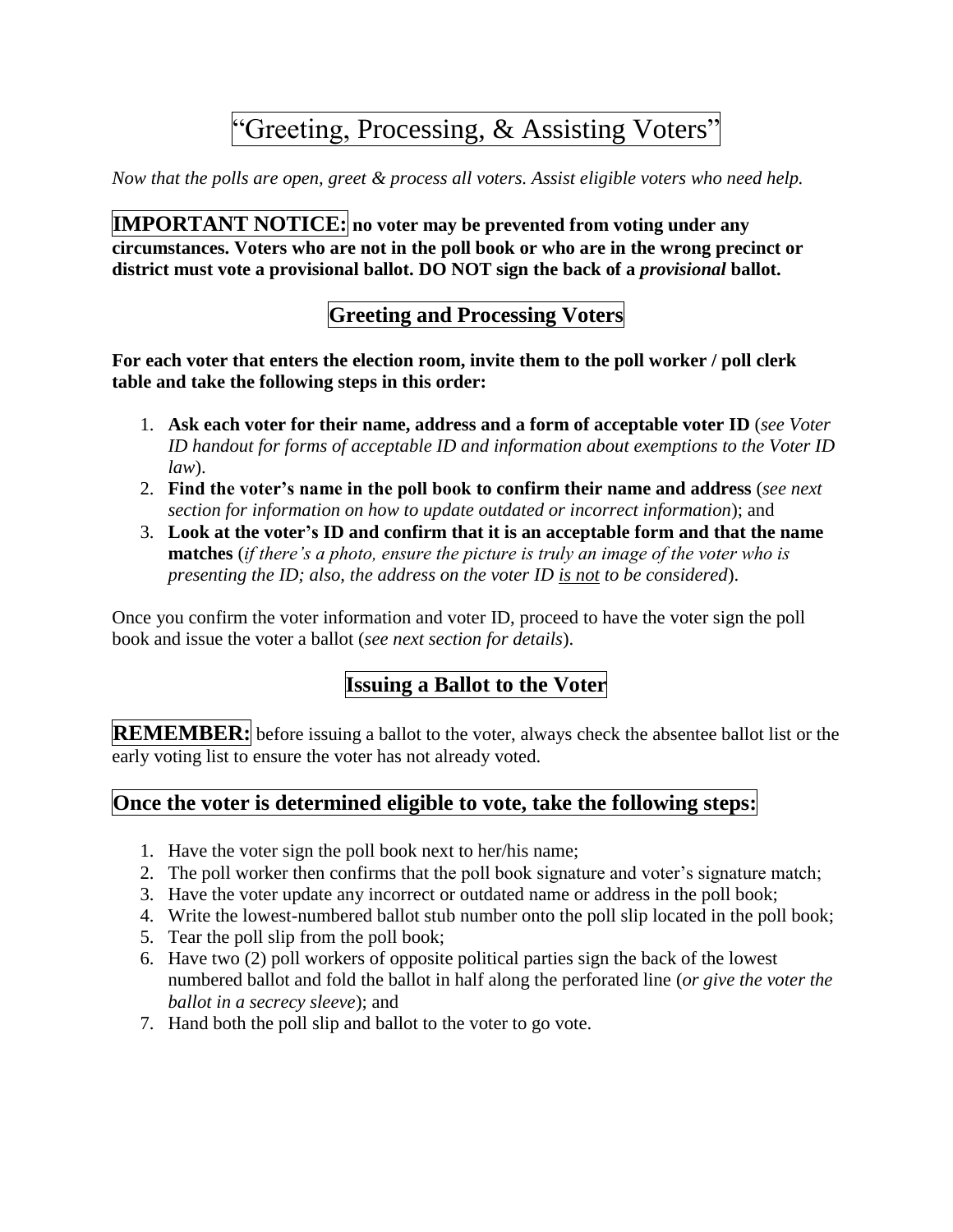### **Updating Incorrect or Outdated Address or Name in the Poll Book**

If a voter's name or address is not correct in the Poll Book, have the voter update that information in the poll book. Once the election materials are returned to the County Clerk's Office, the voter's information will be updated in the Statewide Voter Registration System.

### **Updating Incorrect or Outdated Address or Name in the Poll Book (cont.)**

If the address is not correct and the voter updates the address in the poll book, call the County Clerk's office to confirm that the voter is still in the proper precinct (or in the correct district or ward for municipal elections).

If the voter is not in the proper precinct, the voter may either a voter a provisional ballot, *or* go to her or his correct precinct to vote a regular ballot. Remember, never sign the back of a provisional ballot.

#### **Processing Voters Listed in the Poll Book as "Needs to Show ID"**

If a voter registered to vote for the first time (or in a new county) without providing a proper proof of residency, the poll book will provide next to the voter's name "Needs to Show ID." For these voters, they must show one (1) of the following forms of ID to vote a regular ballot:

- Valid (not expired) driver's license;
- Government issued check;
- Current paycheck;
- Current bank statement; or
- Current utility bill.

If one of the above forms of ID *is not* presented, the voter must vote a provisional ballot. If one of those form of ID *is* presented, the poll clerk should indicate in the poll book that the voter did show ID and issue the voter a regular ballot.

Follow the same procedures for issuing a ballot to the voter as provided above, with the exception of not signing the back of a provisional ballot for voters who do not show ID.

#### **Providing Assistance to Eligible Voters**

For voters who need assistance, poll workers must use the "List of Assisted Voters & Assistants' Oath" form provided in the precinct kit materials.

If a voter requests assistance to vote, the poll worker must first determine whether or not it is necessary. Examples of voters who are eligible for assistance include voters with a disability, visually impaired voters, voters who cannot read, etc. If the voter is deemed eligible to receive assistance, enter the required information onto the "List of Assisted Voters & Assistants' Oath" form, and have the person providing assistance to the voter sign the oath.